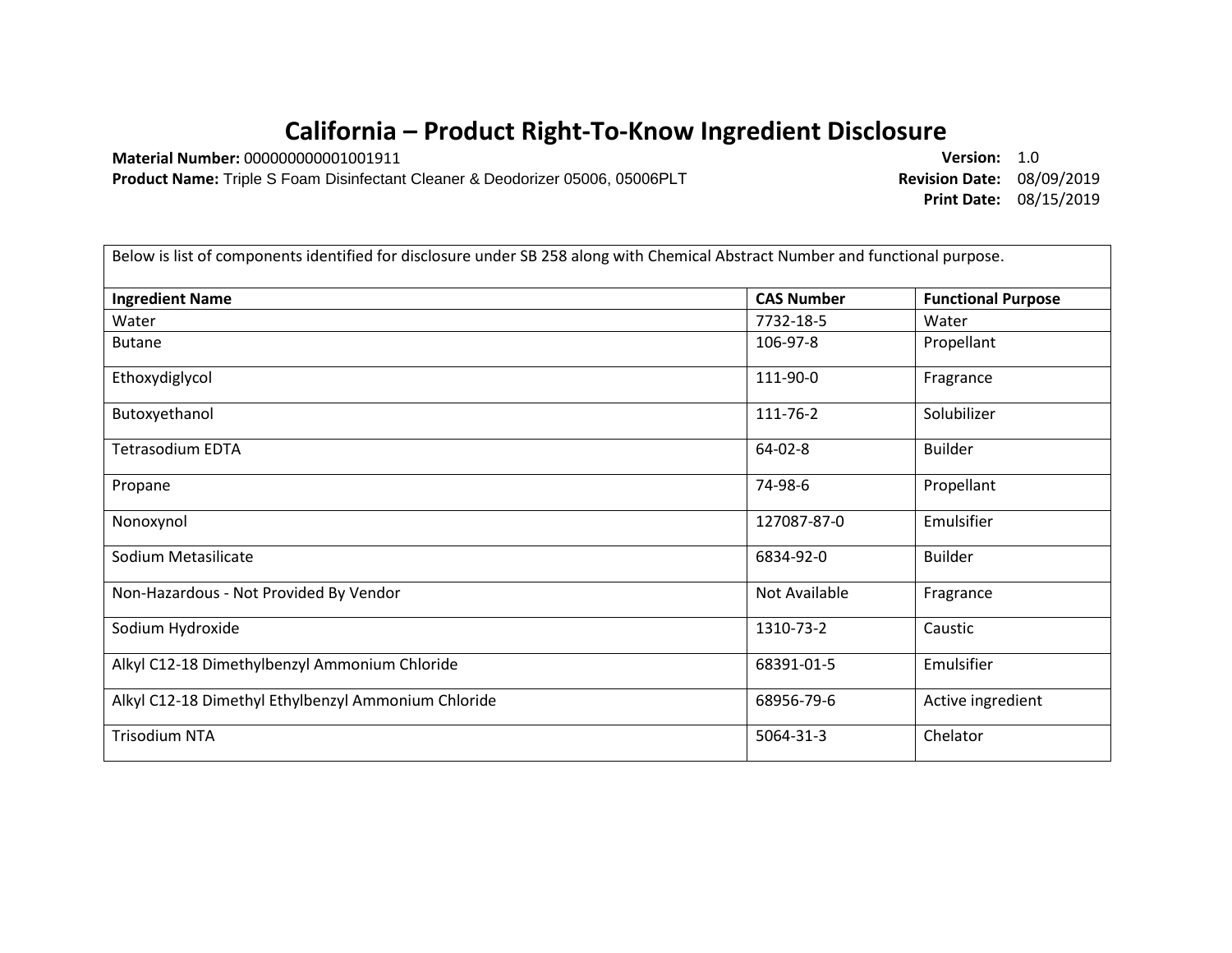## **Designated Lists**

- 1) **CA Prop 65.** Chemicals known to the State of California to cause cancer or reproductive toxicity (including developmental, female and male toxicity) that are listed pursuant to the Safe Drinking Water and Toxic Enforcement Act of 1986 (California Code of Regulations, Title 22, Division 2, Subdivision 1, Chapter 3, Sections 1200 et seq, also known as Proposition 65).
- 2) **EU CMRs.** Chemicals classified by the European Union as carcinogens, mutagens, and/or reproductive toxicants in Category 1A and 1B in Annex VI to Regulation (EC) 1272/2008.
- 3) **EU Endocrine Disruptors**. Chemicals included in the European Union candidate list of Substances of Very High Concern in accordance with Article 59 of Regulation (EC) 1907/2006 on the basis of Article 57(f) for endocrine disrupting properties.
- 4) **IRIS Neurotoxicants**. Chemicals for which a reference dose or reference concentration has been developed based on neurotoxicity in the Unites States Environmental Protection Agency's Integrated Risk Information System.
- 5) **IRIS Carcinogens**. Chemicals that are identified as "carcinogenic to humans", "likely to be carcinogenic to humans", or Group A, B1, or B2 carcinogens in the United States Environmental Protection Agency's Integrated Risk Assessment System.
- 6) **EU PBTs**. Chemicals included in the European Union candidate list of Substances of Very High Concern in accordance with Article 59 of Regulation (EC) 1907/2006 on the basis of Article 57(d), Article 57(e), or Article 57(f) for persistent bioaccumulative and toxic, or very persistent and very bioaccumulative properties.
- 7) **Canada PBTs**. Chemicals that are identified as Persistent, Bioaccumulative, and Inherently Toxic to the environment by the Canadian Environmental Protection Act Environmental Registry Domestic Substances List.
- 8) **EU Respiratory Sensitizers**. Chemicals classified by the European Union as respiratory sensitizers Category 1 in Annex VI to Regulation (EC) 1272/2008.
- 9) **IARC Carcinogens**. Group 1, 2a, or 2b carcinogens identified by the International Agency for Research on Cancer, World Health Organization, in Monographs on the Evaluation of Carcinogenic Risks to Humans.
- 10) **ATSDR Neurotoxicants**. Neurotoxicants that are identified in the United States' Department of Health and Human Services' Agency for Toxic Substances and Disease Registry's Toxic Substances Portal under "Health Effects of Toxic Substances and Carcinogens, Nervous System."
- 11) **US EPA Priority Chemicals List**. Persistent, Bioaccumulative and Toxic Priority Chemicals that are identified by the United States Environmental Protection Agency's National Waste Minimization Program.
- 12) **US NTP Reproductive or Developmental Toxicants**. Reproductive or developmental toxicants identified in "Monograph on the Potential Human Reproductive and Developmental Effects" published by the United States Department of Health and Human Services' National Toxicology Program, Office of Health Assessment and Translation.
- 13) **US EPA PBTs**. Chemicals identified by the United States Environmental Protection Agency's Toxics Release Inventory program as Persistent, Bioaccumulative and Toxic Chemicals that are subject to reporting under Section 313 of the Emergency Planning and Community Right-to-Know Act of 1986.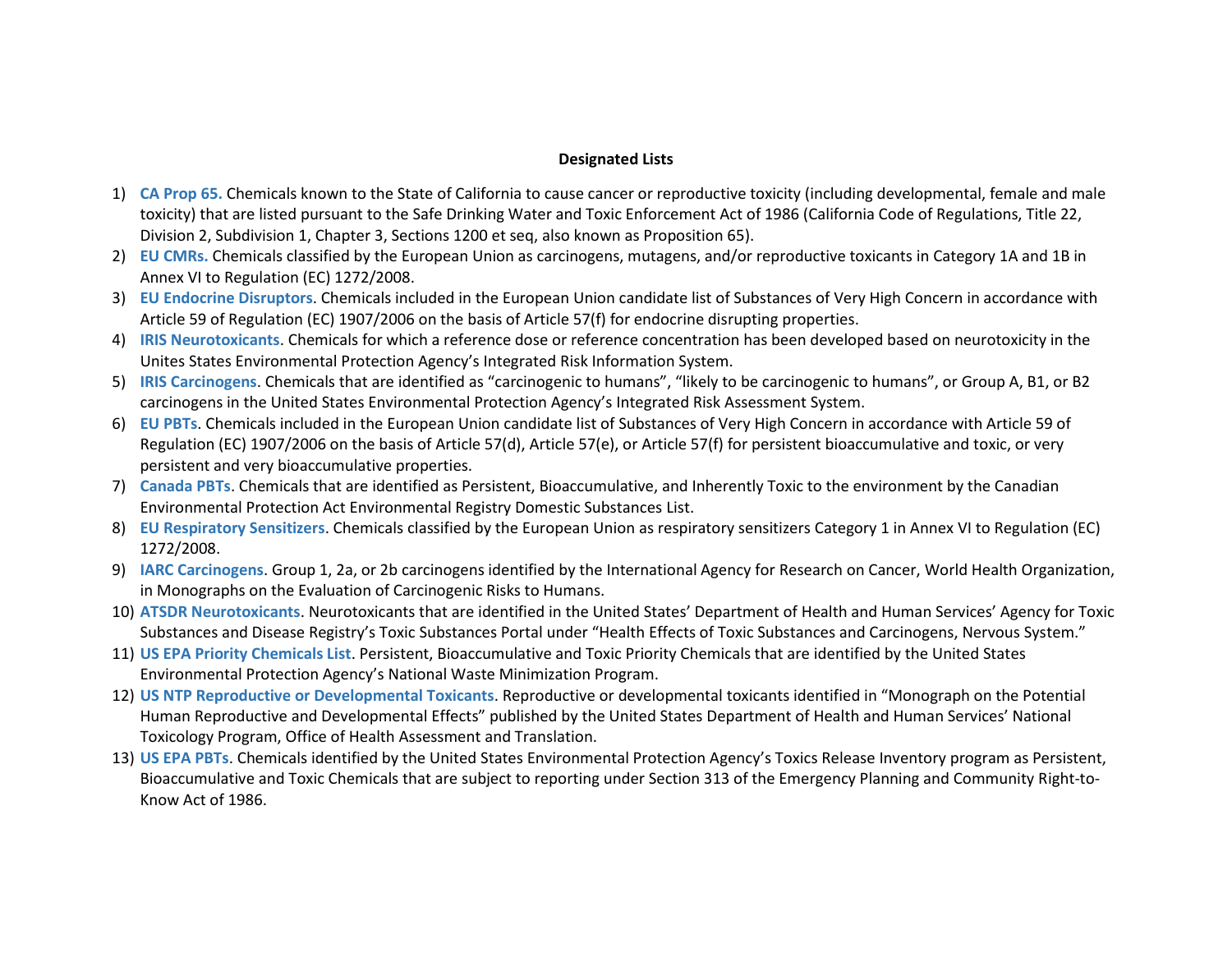- 14) **WA PBTs**. The Washington Department of Ecology's Persistent, Bioaccumulative, Toxic (PBT) Chemicals identified in the Washington Administrative Code, Title 173, Chapter 173-333.
- 15) **US NTP Carcinogens**. Chemicals that are identified as "known to be" or "reasonably anticipated to be" human carcinogens in the 13th Report on Carcinogens and any subsequent revisions prepared by the United States Department of Health and Human Services' National Toxicology Program.
- 16) **CA NLs**. Chemicals for which notification Levels, as defined in Health and Safety Code Section 116455, have been established by the California Department of Public Health or the State Water Resources Control Board.
- 17) **CA MCLs**. Chemicals for which primary Maximum Contaminant Levels have been stablished and adopted under Sections 64431 or 64444 of Chapter 15 of Title 22 of the California Code of Regulations.
- 18) **CA TACs**. Chemicals identified as Toxic Air Contaminants under Sections 93000 or 93001 of Title 17 of the California Code of Regulations.
- 19) **CA Priority Pollutants**. Chemicals that are identified as priority pollutants in the California Water Quality Control Plans under Section 303(c) of the federal Clean Water Act and in Section 131.38 of Title 40 of the Code of Federal Regulations, or identified as pollutants by California or the United State Environmental Protection Agency for one or more water bodies in California under Section 303(d) of the federal Clean Water Act and Section 130.7 of Title 40 of the Code of Federal Regulations.
- 20) **CA Non-Cancer Hazards**. Chemicals that are identified with non-cancer endpoints and listed with an inhalation or oral Reference Exposure Level by the California Office of Environmental Health Hazard Assessment under Health and Safety Code Section 44360(b)(2).
- 21) **CA Priority Chemicals**. Chemicals identified as priority chemicals by the California Environmental Contaminant Biomonitoring program pursuant to Section 105449.
- 22) **Marine Priority Action Chemicals**. Chemicals that are identified on Part A of the list of Chemicals for Priority Action prepared by the Oslo and Paris Conventions for the Protection of the Marine Environment of the North-East Atlantic.
- 23) **EU Fragrance Allergens**. Chemicals identified as fragrance allergens in Annex III of the EU Cosmetics Regulation 1223/2009, as required to be labeled by the European Detergents Regulation No. 648/2004.
- 24) **AOEC Asthmagens**. Chemicals designated as asthmagens by the Association of Occupational and Environmental Clinics.
- 25) **US EPA TSCA Chemicals of Concern**. chemical for which the United States Environmental Protection Agency has issued a Chemical of Concern Action Plan pursuant to the federal Toxic Substances Control Act.
- 26) **US EPA Ozone Depletors**. Chemicals identified as a Class I or Class II Ozone-Depleting Substance by the United States Environmental Protection Agency.
- 27) **NY DOH MCLs**. Chemicals for which Maximum Contaminant Levels have been established and adopted in Tables 1, 3, 3A, and 7 of Subpart 5- 1.52 of Title 10 of the New York Code of the Rules and Regulations (10 NYCRR Subpart 5-1.52).
- 28) **GLWQA Chemicals of Mutual Concern**. Chemicals identified as Chemicals of Mutual Concern developed under the 2012 U.S./ Canada Great Lakes Water Quality Agreement (GLWQA) Annex 3.
- 29) **NY Air Toxics**. Chemicals identified as high toxicity air contaminants in Part 212 of Title 6 of the New York Codes of Rules and Regulations (6 NYCRR Subpart 212-2.2, as defined in Subpart 212-1.2 (b)(9)).